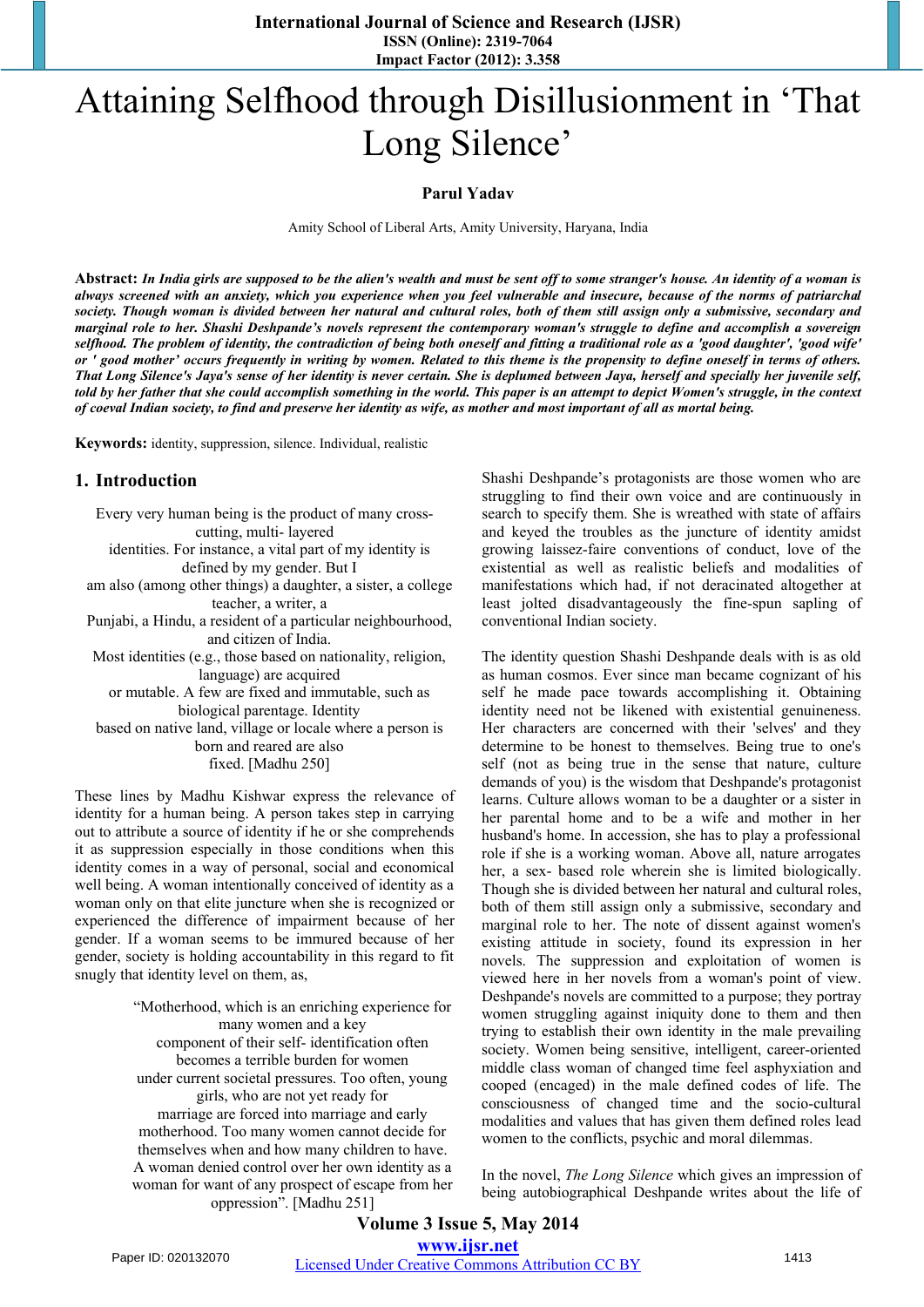#### **International Journal of Science and Research (IJSR) ISSN (Online): 2319-7064 Impact Factor (2012): 3.358**

Jaya, a middle class woman. In a gripping tale linking childhood, youth, and married life, Deshpande weaves a story in which, through descriptions of the characters of the family members, conversations with a friend, and through the picturing of daily life in two parts of Bombay, the relationship between the couple and the children become more and more placid. Jaya begins to realise that she is actually nothing more that the wife of her husband, and mother of her children, and that she is totally hampered from developing herself by the society, her husband and her kids.

The long silence begins at a point where the relationships snap, where silence becomes the norm of the day, where talking to each other becomes a rare event, and where no communication of any kind exists. Instead, like a sheet of fog which covers the entire landscape, isolation and silence stretch over her life, choking all relationships.

" Jaya does not ask herself, during this period of doubt, whether she should leave her husband and children to start a new life. Instead she begins asking herself, "Why does the

silence become deeper and deeper between us? What has made us what we have become?" [p. 8]

Jaya falls sick. Just before that her husband has slammed the door, and has left the flat. An investigation is going on against him due to some misconduct in his office. Jaya is alone in her flat. She thinks about how her life was in the past, how it is in the present, and could be in the future. Through her analysis, she feels oppressed, but her knowledge leads her to see her life with a crystal like clarity. She thinks:

"Why am I making myself the heroine of this story? I do not want to write about a

ice-cold husband, or about a woman hurt in her feelings. No, I want to write

aboutus, about Mohan and myself. Why do I insinuate that only I can understand

all that has happened to us? Is it not possible that Mohan, in the telegram which

he has just sent with only four words, "Everything is all right!", actually wants to

say that there is a life waiting for us together in the future?" [p. 15]

 Through pain and anger, Jaya comes to a new understanding of herself, feels that she can still develop herself, and armed with this knowledge is ready to approach her married life from a totally different angle.

This Sahitya Academy award winning novel tells a haunting tale of how Jaya, who is disillusioned with her marriage and her life, rediscovers herself. Who is Jaya? Rather, who was Jaya? She is Mohan's wife. She is Rahul's and Rati's mother. She was a writer who had given up serious writing, and had taken up writing a weekly column on Seeta, a plump, good humoured, pea brained but shrewd and devious woman. Deshpande's Jaya was a woman who did not ask questions, because she had learnt early in her life that when women ask questions - particularly questions like, "Why, why this injustice?"[p.26] they would simply hang heavily around in the air, refusing to go away, causing eyebrows around her to raise at her audacity in asking such questions.

Jaya is the sufferer. She is convent-educated girl with sense of being unique and extraordinary. Her name Jaya means victory. Generally woman's identity is determined essentially by others. Therefore her name undergoes a change; become different in essence; losing one's or its original nature according to the wishes of others. This new name befuddles Jaya in her search for an identity. This activity of looking thoroughly in order to find the distinct personality of an individual regarded as a persisting entity is never certain because she has been abruptly separated between being Jaya, the victorious and Sushasini, the good wife; and being an independent writer and a wife and mother.

"Both the names symbolize the traits of her personality. The former symbolizes revolt and the later submission" [Sarabjit 139]

Jaya is a woman who lost her identity and began to think herself as wife and as mother. She wants to make herself someone, as her husband wants specifically. Jaya is a sharply drawn portrait of a woman immobilized in her marriage. This is quite clear from her attitude towards the established set of social, cultural, moral and sexual concepts and deportment of common masses.

"Ten different mirrors show you ten different faces" [p. 1] "The mirror is always treacherous; it shows you only what you want to see.

and, perhaps, others see in your face only what they want to see. "[p. 1]

Jaya armed with her new awareness, does not reject marriage and family life. Most of the Indian girls grew up within the curtain of the paternal hearth. Girls raised in such a blind alley and behind cultural bars, such culturallyconditioned souls cannot dream of going against the social norms, values and ways of life.

The novel opens with Jaya and her husband Mohan moving from their well settled accommodation to their old house in Dadar in Bombay they have stayed there just after their marriage because at that time their financial condition was not so good and now after so many years this Dadar flat becomes the focal point for Jaya to retrospect her life. This time they are shifting here in order to incline to retreat from unpleasant realities through which Mohan has been caught in some improper professional conduct; an act that Mohan had no right to do so and its inquiry is under process:

"Shashi Deshpande unmasks both Jaya and Mohan when they face the crisis in their lives. They have run into stormy weather and their secure sheltered life washes away like a water- colour in a rainy storm. The disaster they face differently and they react differently."[Indira 156]

To Jaya, the experience turns out to be psychologically painful. She experiences the anxiety when she feels vulnerable and insecure because of the possibilities of Mohan's failing to keep or to maintain his job. She is afraid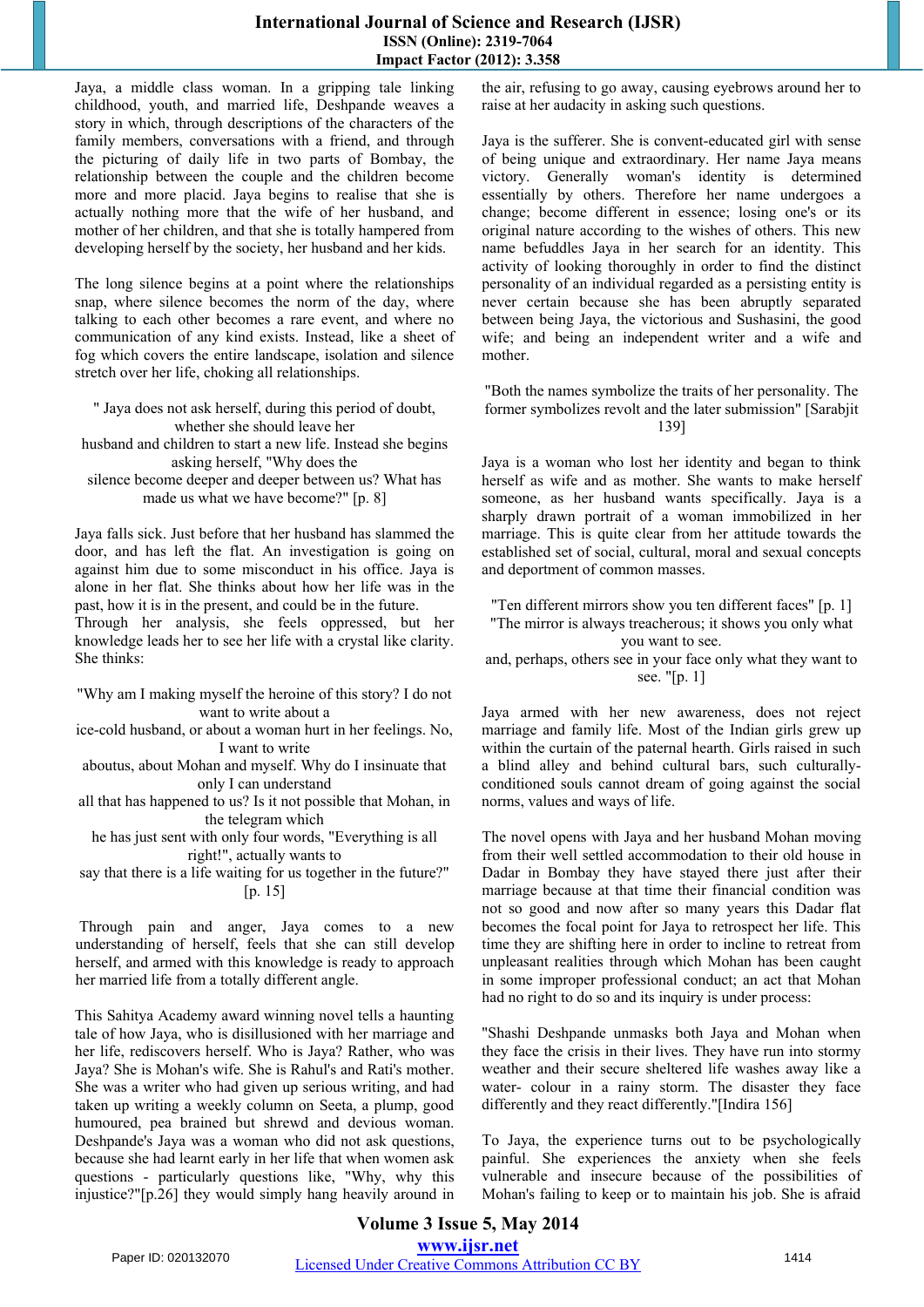of the anxiety that:

#### "The carefully built sparrow- house appears to be cracked and the insides cruelly exposed. "[ Rajeshwar 48]

What jolts Jaya up, whose main concerns in life were to do with what to cook for lunch, tea and dinner, is a problem which crops up in Mohan's life. At work Mohan is under suspicion of having done something dishonest. So he decides to hide for a while in Jaya's uncles flat in Dadar. It is when Jaya leaves with her husband (the children being away on holidays with some friends) their posh Churchgate home and enters the simple Dadar flat that Jaya suddenly wakes up to the kind of life she had been leading till then.The first step towards this reawakening she takes when she ignores unconsciously - the outstretched hands of Mohan for the key to the flat, and opens the door herself. It is at that moment that Mohan's authority is shaken, and Jaya starts reassuming control over herself, and her life.

It is during the silent waiting in the first couple of days that Jaya realises what her marriage had come to. Mohan seemed to be no one at all, deprived of his routine, his files, his telephone, his appointments.

Just before she had got married to Mohan, her aunt had told her, "Remember Jaya, a husband is like a sheltering tree." [p.39]Though Jaya had not paid much attention to that saying then, it was as if that entire she had done during her married life was to nurture and keep that tree alive, even if she had to water it with deceit and lies. She had slowly given up her sense of being an individual and had moulded herself to suit the needs and principles of Mohan. Not that Mohan was a bad person. He was an ambitious person, and in the pursuit of his dream of success, he had neither the time nor the inclination to understand his wife as a person. Like it was at the time when a story written by Jaya, about a couple, about a man who could not reach out to his wife except through her body, had won a prize in a magazine. Even in those ecstatic moment it did not take Jaya long to realise that Mohan was upset, that it had not mattered to him that Jaya had written a good story, and what mattered to him more was that people might think the couple was them, that the man was him. Jaya had convinced herself that she had done him wrong. And she had stopped writing after that. Slowly, one after the other, there was nothing left of the real Jaya, whose name meant victory. Marriage had changed Jaya. It had swallowed her, her principles, up - alive. The action takes place in the novel with an unstable situation of extreme difficulty in a family where we found a middle class essence.

"It was like a house collapse during the monsoon. There was something desolating about the case with which what had seemed so substantial fell away, almost contemptuously leaving behind an embarrassing nakedness." [p. 174]

While staying in Dadar flat, the period of self- analysis, consider in detail and subject to an analysis in order to discover essential features or meaning of her past life starts knocking the door of her past reminiscences.

"She is flooded by the memories of the past- her earlier life, her, marriage with Mohan, the frustration and disappointments in her seventeen- year- old married existence, her personal failures, all these begins to haunt and torment her. By her journeys into past, she gets the guidance for her future." [Palkar 164]

Jaya's mind travels back and forth between two points, past and present, which covers the whole span of time. In this process she delineates her carried actions as she has been justifying her ways towards truth about herself.

"Jaya recalls fragments of her enmeshed in her memory. Now revived and counterpoised they reveal a complex personality. Jaya is both the actor and the deeply involved narrator in this tale of long silence. She finds that the past she revives and relives modifies earlier perspectives and necessitates new way of looking at things."[ Kamini 85]

The search for an individual identity, a reaching out beyond the self, is not an activity that varies from a norm or standard, that deviates from womanliness but it is a means of fulfilment.

Jaya's whole life revolved around the wants of her husband. She had learnt at an early age of life that a husband is like a sheltering tree, a protection, a security. Once a girl gets married to a man, the husband takes complete control over her whether the husband follows the right path or wrong, she has to blindly follow him. Shashi Deshpande presents the meanings of silence in this novel:

"You learn a lot of tricks to get by in a relationship. Silence is one of them .... you, never find a woman criticizing her husband, even playfully in case it might damage the relationship."[ Kamini 85]

This novel is about woman, who always wanted to revolt but never could do so and all her revolts she suppressed in her long silence. But this silence fails as a protection, "I must not laugh, I must not laugh." [p.122]. Her husband could not understand her feelings and Ms. Deshpande gives a beautiful description of her married life when she says through Jaya:

"A pair of bullock yoked together ... a clever phrase, but can it substitute for reality? A man and a woman married for seventeen years. A couple with two children. A family somewhat like the one caught and preserved for posterity by the advertising visual I so loved. But the reality was only this. We were two persons. A man. A woman." [p.8]

Women had sharply defined roles and duties; they had no right even to be angry and Mohan feels that it is unwomanly to be angry and Jaya thinks:

"A woman can never be angry; she can only be neurotic, hysterical, frustrated. There's no room for anger in my life, no room for despair either. There's only order and routine today, I have to change the sheets; tomorrow, scrub the bathroom; the day after clean the fridge ..." [pp. 147-48]

Jaya's writing provides her a kind of solace from this frustrated life. Mohan also takes pride in his writer wife, but